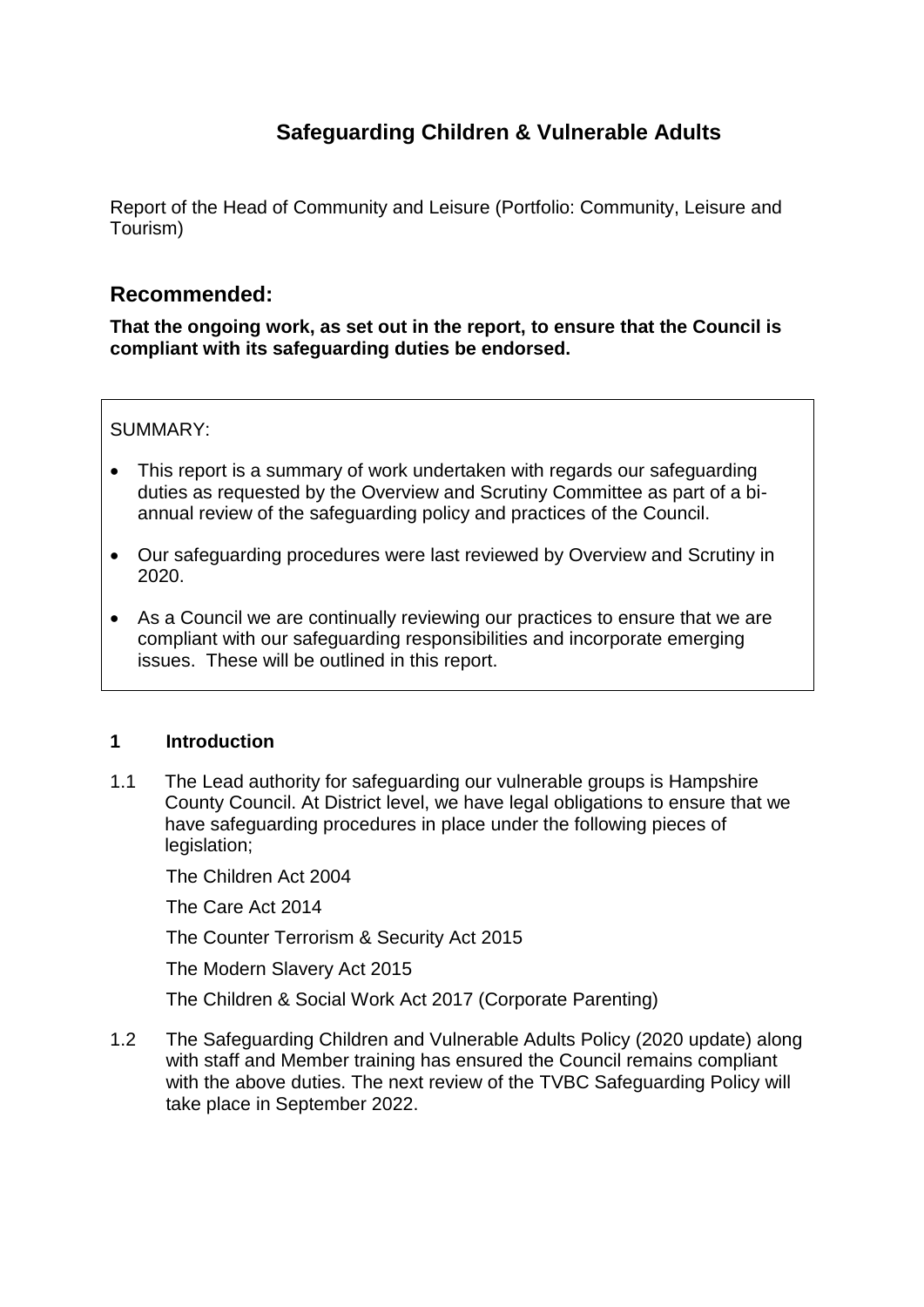## **2 Background**

- 2.1 As a Council providing a large number of public facing services, there are many opportunities to be made aware of safeguarding concerns; either directly if told by a person or indirectly as a witness when carrying out the various functions of the Council. We are often referred to as the 'eyes and ears' of the safeguarding system seeing people in their own environments and as such have an important part to play in ensuring these concerns are correctly dealt with. To enable our staff, volunteers and Members to understand their role, we continue to train and raise awareness of safeguarding and adapt our procedures as necessary to ensure that we have robust and effective systems in place to fulfil both our statutory duties and also our duty of care to those we deliver services to.
- 2.2 External Audits Both the Hampshire Safeguarding Children Partnership (HSCP) and Hampshire Safeguarding Adults Board require all statutory partners to complete an audit of their safeguarding procedures to assess them against their duties for the respective cohorts.
- 2.3 The Section 11 Audit covers children and young people and is an annual audit requested by the HSCP. The latest audit was undertaken in December 2021. The feedback we have received from the HSCP is that as a Council we are compliant with the requirements and areas such as our partnership working, training and community support during the pandemic were flagged as examples of good practice. Through this process, the safeguarding Lead Officer has identified a few areas of improvement which form part of the annual review in relation to ensuring our policies and procedures are aligned to the HSCP guidelines.
- 2.4 An Adults Safeguarding Audit was undertaken as requested by the HSAB in January 2022. We are waiting on the feedback from our submission. It is of note however that each partner agency does not receive individual but collective feedback and therefore this is not as beneficial a tool to drive externally identified improvement. However as with the Section 11 audit, a few areas of improvement have been noted which are in hand to address in relation to our policy and procedures review.
- 2.5 The period of the pandemic did have an impact on referrals being made into both Children & Adults Services across all organisations due to the loss of face to face contact and opportunities to visit people in their environments. Both the HSCP and HASB were aware of this impact and to help counter this increased their publicity and awareness campaigns which we pushed out through our social media and other networks to maintain a public awareness of safeguarding. In 2021 we made 42 referrals into Children and Adult Services, of these 9 were with regards children, the remainder adults. The most common reason for a referral for adults was in relation to self-harm and suicide behaviours.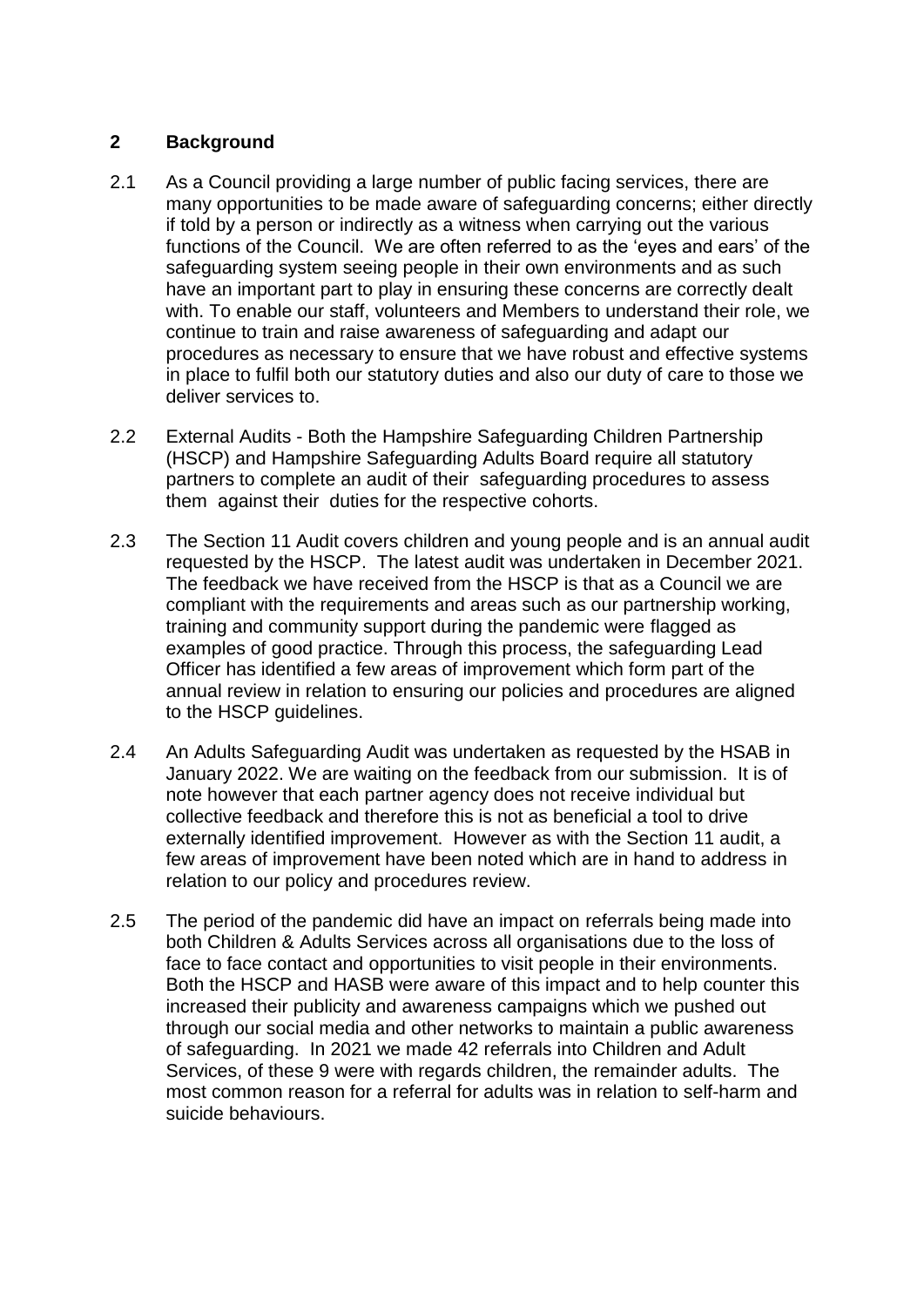- 2.6 TVBC are supporting the work of the Hampshire Suicide Prevention Strategy and a representative from Revenues & Benefits attends the Money & Mental Health sub-group which is looking at how financial pressures that people are facing links to increased poor mental health and thoughts of suicide.
- 2.7 It has been noted that there has been a considerable increase in the number of contacts Council staff are having with the public where thoughts of selfharm or suicide are disclosed, be this in person, over the phone or in written form. To support staff, the Safeguarding Lead Officer has trained to deliver the City & Guilds Suicide First Aid training which is part of the Hampshire Partnership strategy. Sessions will be rolled out to staff in the coming months, Options to run sessions for Cllrs and other community groups can be considered if needed.
- 2.8 Safeguarding training for staff continued online throughout the pandemic, and now it will now be back in person. Both the HSCP and HASB have increased the type and amount of training that can be accessed by those in the wider safeguarding workforce. This has been helped by changing the delivery method of courses to either on–line or virtual and they have seen higher and more varied attendance so will continue to deliver a mix of both. TVBC has assisted the HSCP and HSAB with the creation and delivery of some tailored training courses for Hampshire these being:
	- Safeguarding Awareness for Home Vising staff what to look out for elearning
	- Housing and safeguarding webinars
	- Community Safety and safeguarding webinars
	- Multi-Agency Risk Management training a Councils perspective as part of a wider training session.
- 2.9 Safeguarding refresher training for new and existing Cllrs will be delivered shortly, date tbc.
- 2.10 The Multi Agency Risk Management Framework (MARM) forms part of the adult safeguarding toolkit as a method to 'hold and support' an adult at risk when the concern does not hit the trigger for Adult Health & Social Care Section 42 intervention. A MARM can be called by any organisation working with an adult and requires all parties working with that person to be involved to look at how each can play a part in safeguarding the person. The number of MARMS that TVBC has either convened or been called to attend has increased. In 2021, we called and therefore chaired five MARMS and attending several others as an interested party.
- 2.12 We ensure that safeguarding is a consideration when working with vulnerable groups such as people living with disabilities, street attached etc.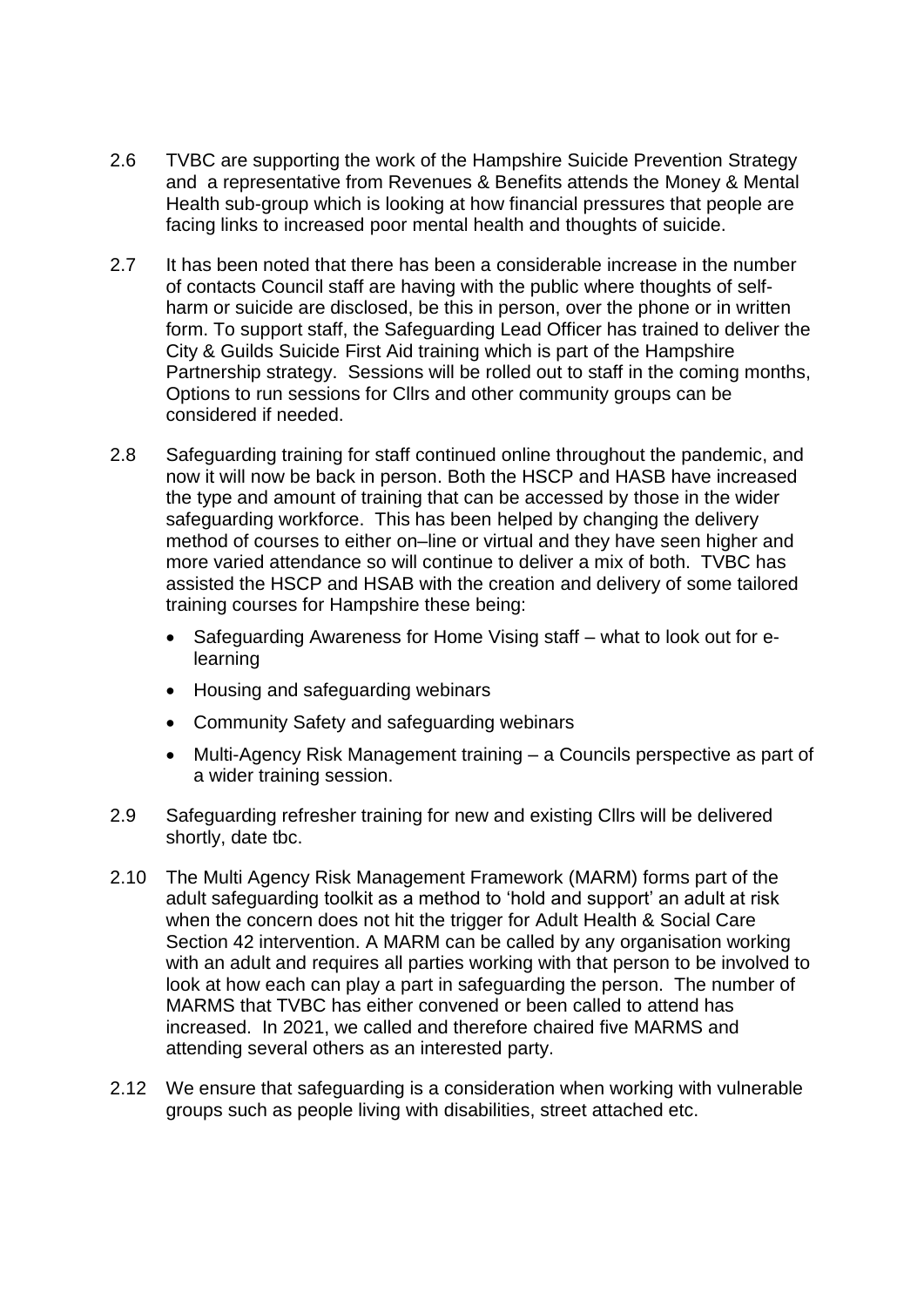2.13 TVBC continues to take our place within the wider safeguarding arena across Hampshire. The safeguarding lead officer chairs the Hampshire Safeguarding Leads Group and sits on the HSCP Workforce Development Group. Locally we also have representation at the Test Valley MET (Missing Exploited & Trafficked) group which focuses on young people who are at risk of being exploited either criminally or sexually and the Drug Related Harm meetings which focuses on those using/dealing drugs but also vulnerable people who have been cuckooed.

# **3 Corporate Objectives and Priorities**

- 3.1 Many areas of Test Valley Borough Councils work will bring officers, Members and volunteers delivering services on behalf of the Council, face to face with the public and in situations where they may observe or become aware of a safeguarding concern.
- 3.2 Robust safeguarding procedures underpin two of the Councils Corporate priorities as set out in the Corporate Plan, Growing Our Potential 2019-23.
	- Communities Enabling communities to be empowered, connected and build upon their strengths.
	- Live be able to live well and fulfil their potential.
- 3.3 Safeguarding and ensuring staff, Members and volunteers are aware of their duties is an integral part of ensuring we work effectively and responsibly in these communities

## **4 Consultations/Communications**

- 4.1 TVBC work with key stakeholders and through these are represented on:
	- Hampshire Safeguarding Children Partnership
	- Hampshire Safeguarding Adult Board
	- Hampshire Safeguarding Lead Officer Group
	- TV Local Families Forum
	- Hampshire Modern Slavery Partnership
	- HSCP Workforce Development Group
	- Missing, Exploited & Trafficked sub-group.

#### **5 Options**

- 5.1 The following strategic arrangements are in place and these are also statutory requirements of both the Children Act and The Care Act.
	- Organisational commitment to the importance of safeguarding
	- A clear statement of commitment, this being the Children and Vulnerable Adults Safeguarding Policy, which is available for all staff and Members.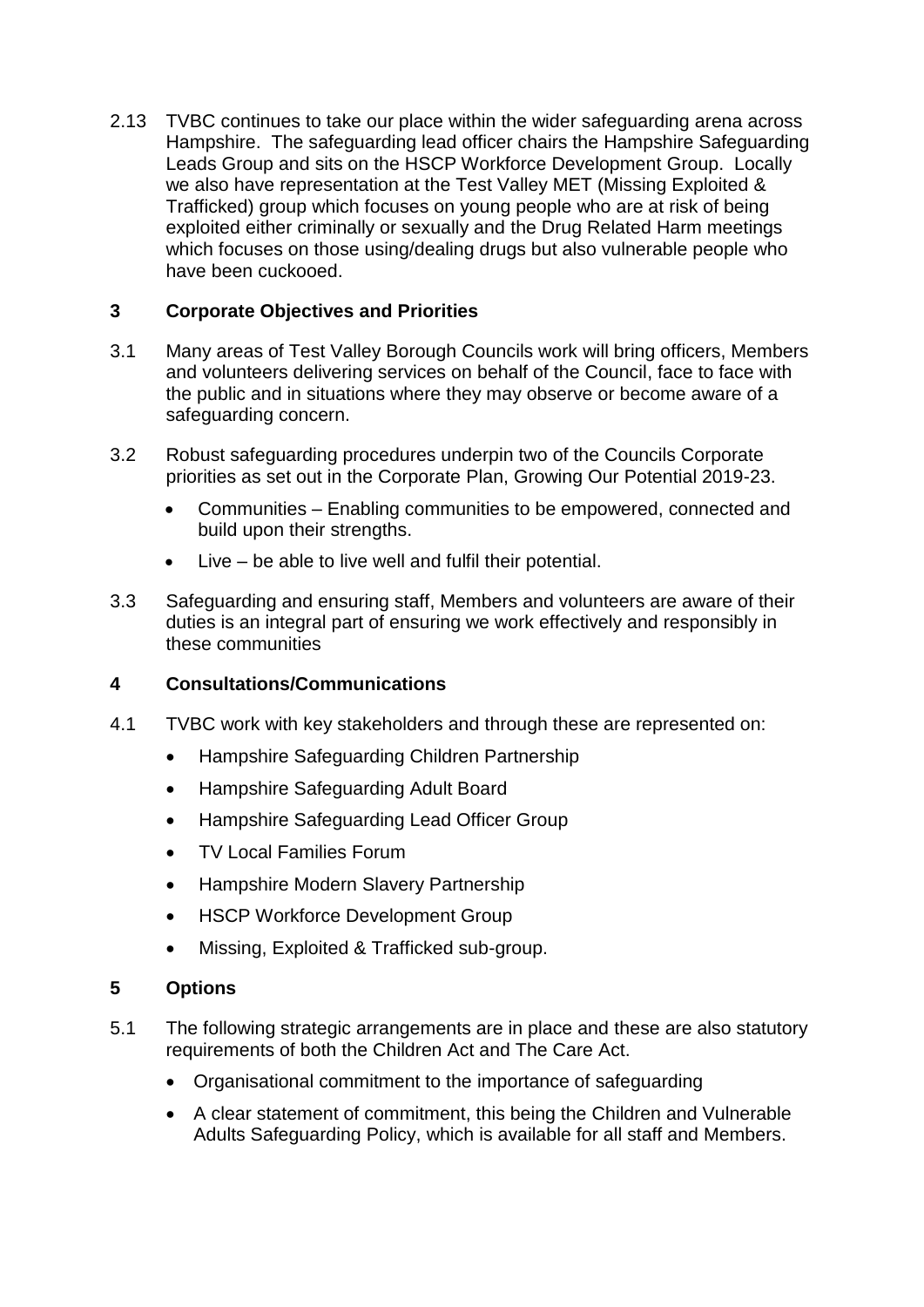- Service development that takes account of the need to safeguard and promote welfare and is informed, where appropriate, by the views of the target group.
- Staff training on safeguarding at the level appropriate for all staff working with vulnerable groups.
- Safe recruitment to ensure robust recruitment and vetting procedures are in place to prevent unsuitable people from working with children.
- Effective inter-agency working to safeguard and promote the welfare of vulnerable groups.
- Completion of audits required by both the HSCP and HSAB to assess compliance against statutory requirements.

## **6 Option Appraisal**

- 6.1 As a statutory partner under The Children Act 2004 and The Care Act 2014, the Council has a legal duty to comply with the requirements of the Acts and supplementary guidance.
- **7 Resource Implications** (Note: The resource implications of the recommended option)
- 7.1 The membership subscription fee for the Hampshire Safeguarding Children Partnership for 2022/23 is £2,492.00. This contributes towards the Partnership running costs and resources such as overseeing Learning and Enquiry Reviews (formally Serious Case Reviews) and enables TVBC to access the multi-agency safeguarding training provided by the HSCP at no additional cost.
- 7.2 Currently there is no subscription fee towards the Hampshire Safeguarding Adult Board.

#### **8 Legal Implications**

- 8.1 Our legal obligations are set out in the following documents:
	- The Children Act 2004
	- Working Together to Safeguard Children A guide to interagency working. (HM Government 2018)
	- The Care Act 2014
	- The Mental Capacity Act 2015
	- Counter Terrorism & Security Act 2015
	- The Modern Slavery Act 2015
	- The Children & Social Work Act 2017